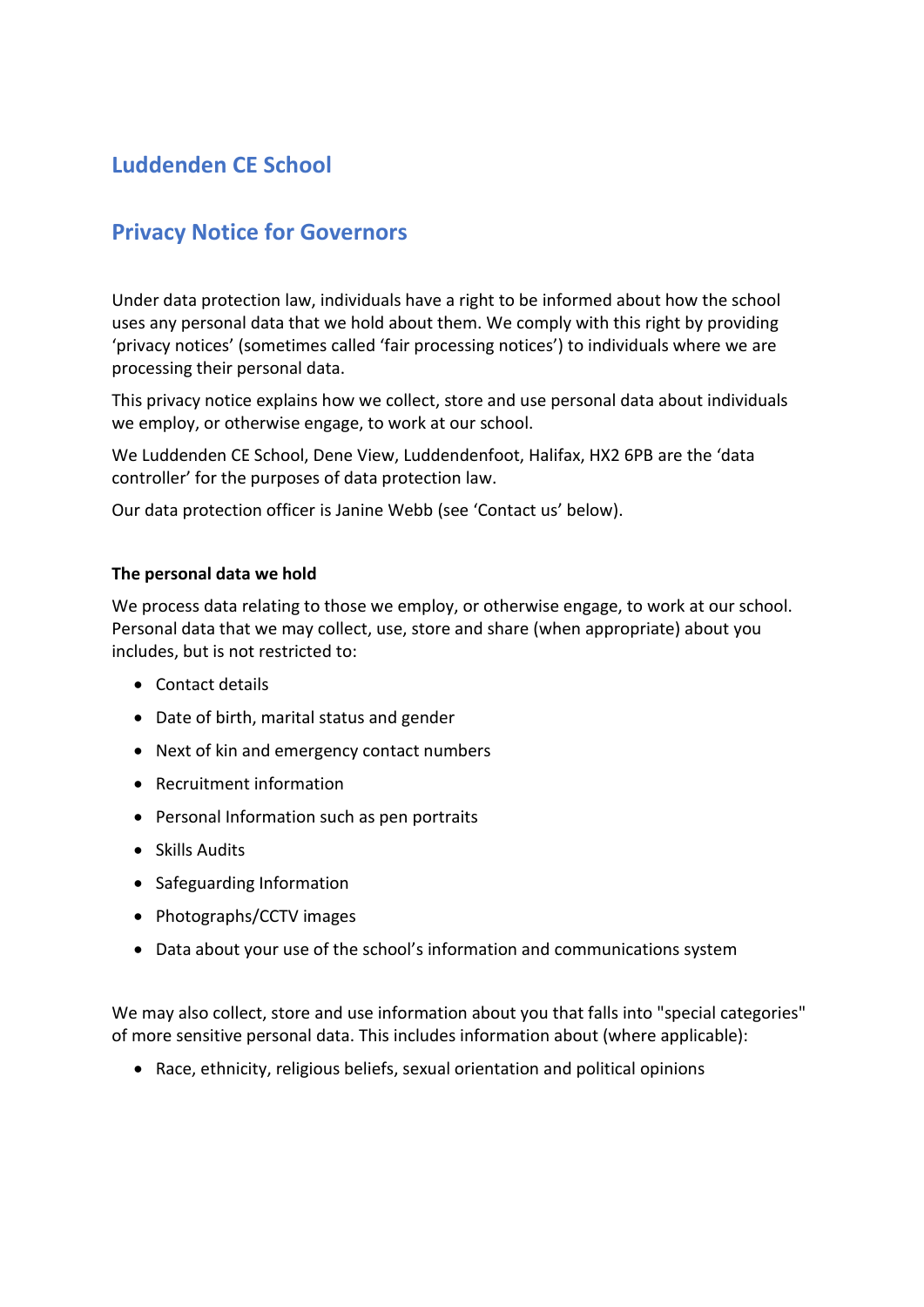# **Why we use this data**

The purpose of processing this data is to help us run the school, including to:

- Enable you to take up the position of governor
- Facilitate safe recruitment, as part of our safeguarding obligations towards pupils
- Support effective performance management
- Inform our recruitment and retention policies
- Enable ethnicity and disability monitoring
- Improve the management of governor data across the sector

# **Our lawful basis for using this data**

We only collect and use personal information about you when the law allows us to. Most commonly, we use it where we need to:

- Fulfil a contract we have entered into with you
- Comply with a legal obligation
- Carry out a task in the public interest

Less commonly, we may also use personal information about you where:

- You have given us consent to use it in a certain way
- We need to protect your vital interests (or someone else's interests)
- We have legitimate interests in processing the data

Where you have provided us with consent to use your data, you may withdraw this consent at any time. We will make this clear when requesting your consent, and explain how you go about withdrawing consent if you wish to do so.

Some of the reasons listed above for collecting and using personal information about you overlap, and there may be several grounds which justify the school's use of your data.

Where we process special category data we will identify both a lawful basis and a separate condition for processing under UK GDPR Article 9.

# **Collecting this information**

While the majority of information we collect from you is mandatory, there is some information that you can choose whether or not to provide to us.

Whenever we seek to collect information from you, we make it clear whether you must provide this information (and if so, what the possible consequences are of not complying), or whether you have a choice.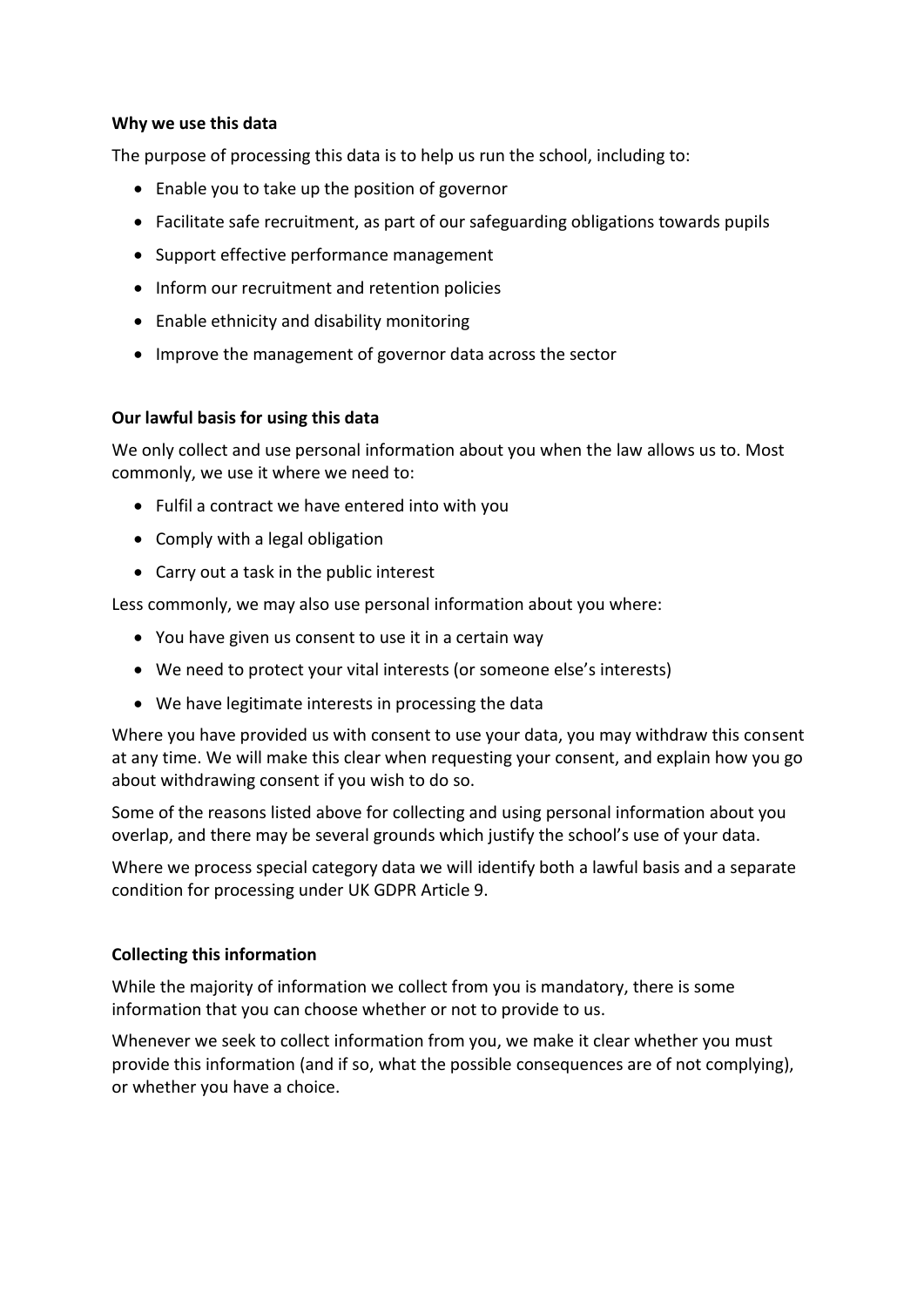# **How we store this data**

We create and maintain an employment file for each staff member. The information contained in this file is kept secure and is only used for purposes directly relevant to your employment.

Once your role as a governor with us has ended, we will retain this file and delete the information in it in accordance with our record retention schedule/records management policy.

A copy of our record retention schedule/records management policy is available on the school website.

# **Data sharing**

We do not share information about you with any third party without your consent unless the law and our policies allow us to do so.

Where it is legally required, or necessary (and it complies with data protection law) we may share personal information about you with:

- Our local authority to meet our legal obligations to share certain information with it, such as safeguarding
- The Department for Education
- Your family or representatives
- Educators and examining bodies
- Ofsted
- Suppliers and service providers to enable them to provide the service we have contracted them for, such as payroll
- Financial organisations
- Central and local government
- Our auditors
- Survey and research organisations
- Health authorities
- Security organisations
- Health and social welfare organisations
- Professional advisers and consultants
- Charities and voluntary organisations
- Police forces, courts, tribunals
- Professional bodies
- Employment and recruitment agencies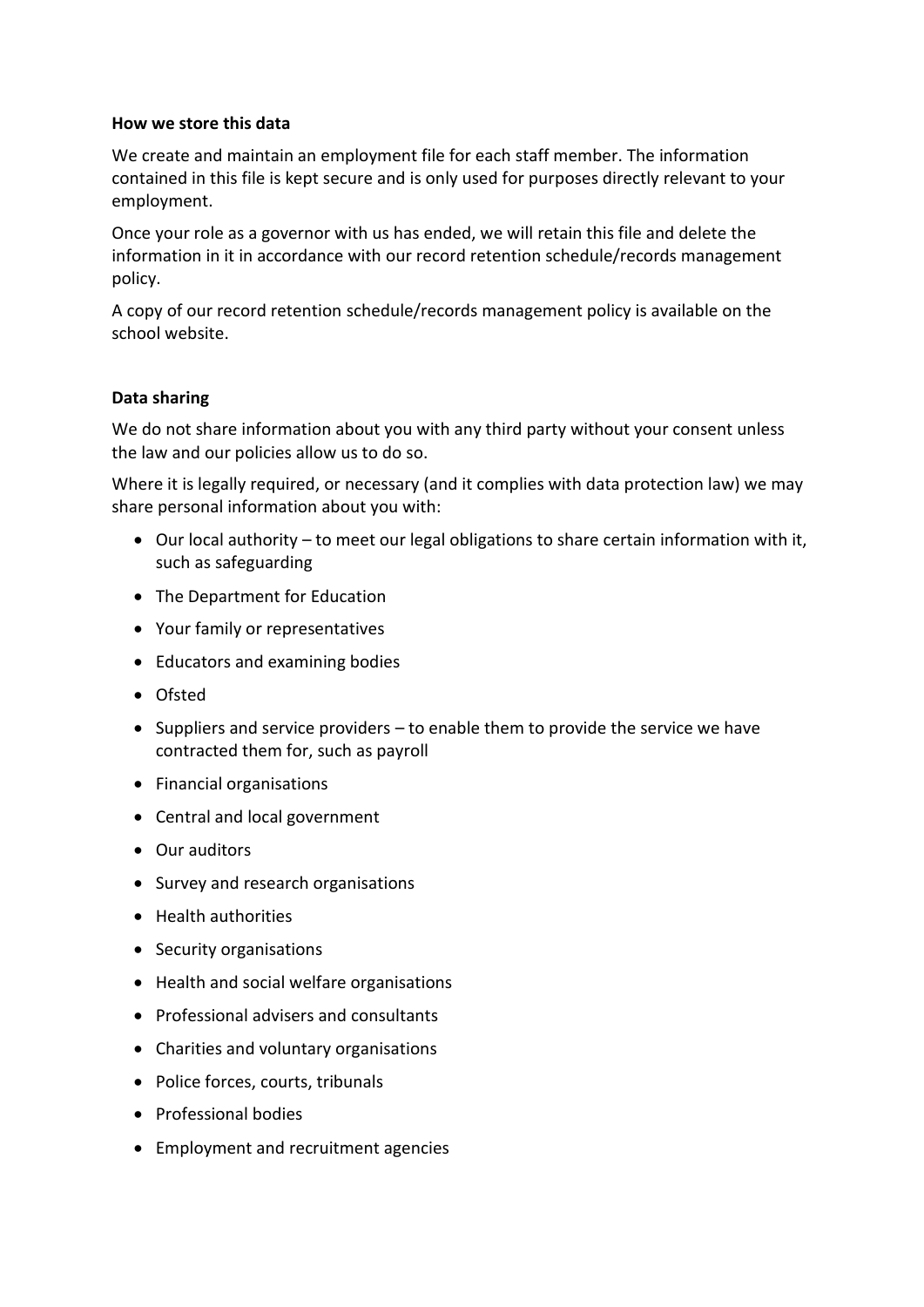# **Transferring data internationally**

Where we transfer personal data to a country or territory outside the European Economic Area, we will do so in accordance with data protection law.

# **Your rights**

# **How to access personal information we hold about you**

Individuals have a right to make a **'subject access request'** to gain access to personal information that the school holds about them.

If you make a subject access request, and if we do hold information about you, we will:

- Give you a description of it
- Tell you why we are holding and processing it, and how long we will keep it for
- Explain where we got it from, if not from you
- Tell you who it has been, or will be, shared with
- Let you know whether any automated decision-making is being applied to the data, and any consequences of this
- Give you a copy of the information in an intelligible form

You may also have the right for your personal information to be transmitted electronically to another organisation in certain circumstances.

If you would like to make a request, please contact our data protection officer.

# **Your other rights regarding your data**

Under data protection law, individuals have certain rights regarding how their personal data is used and kept safe. You have the right to:

- Object to the use of your personal data if it would cause, or is causing, damage or distress
- Prevent your data being used to send direct marketing
- Object to the use of your personal data for decisions being taken by automated means (by a computer or machine, rather than by a person)
- In certain circumstances, have inaccurate personal data corrected, deleted or destroyed, or restrict processing
- Claim compensation for damages caused by a breach of the data protection regulations

To exercise any of these rights, please contact our data protection officer.

# **Complaints**

We take any complaints about our collection and use of personal information very seriously.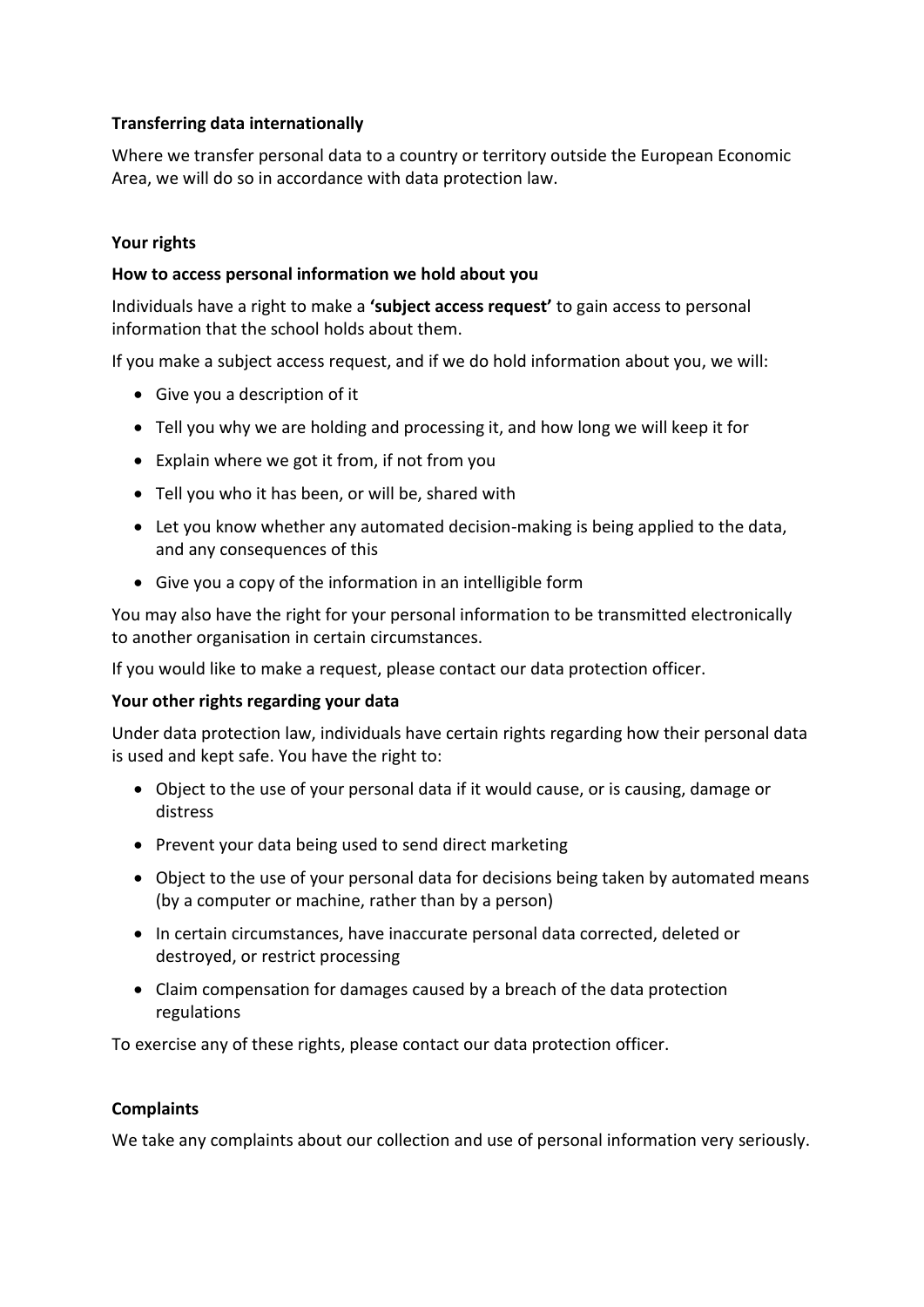If you think that our collection or use of personal information is unfair, misleading or inappropriate, or have any other concern about our data processing, please raise this with us in the first instance.

To make a complaint, please contact our data protection officer.

Alternatively, you can make a complaint to the Information Commissioner's Office:

- Report a concern online at<https://ico.org.uk/concerns/>
- Call 0303 123 1113
- Or write to: Information Commissioner's Office, Wycliffe House, Water Lane, Wilmslow, Cheshire, SK9 5AF

# **Contact us**

If you have any questions, concerns or would like more information about anything mentioned in this privacy notice, please contact our **data protection officer**:

• Janine Webb, Academy Business Manager, Scout Road Academy, Scout Road, Mytholmroyd, Hebden Bridge, HX7 5JR (01422 883327)

*This notice is based on the [Department for Education's model privacy notice](https://www.gov.uk/government/publications/data-protection-and-privacy-privacy-notices) for the school workforce, amended to reflect the way we use data in this school.*

# **How government uses your data**

The governance data that we lawfully share with the DfE via GIAS will:

- increase the transparency of governance arrangements
- enable maintained schools, academies, academy trusts and the DfE to identify more quickly and accurately individuals who are involved in governance and who govern in more than one context
- allow the department to be able to uniquely identify an individual and in a small number of cases conduct checks to confirm their suitability for this important and influential role

# **Data collection requirements**

To find out more about the requirements placed on us by the DfE including the data that we share with them, go to [https://www.gov.uk/government/news/national-database](https://www.gov.uk/government/news/national-database-of-governors)[of-governors](https://www.gov.uk/government/news/national-database-of-governors)

Some of these personal data items are not publicly available and are encrypted within the GIAS system. Access is restricted to authorised DfE and education establishment users with a DfE Sign-in account who need to see it in order to fulfil their official duties.